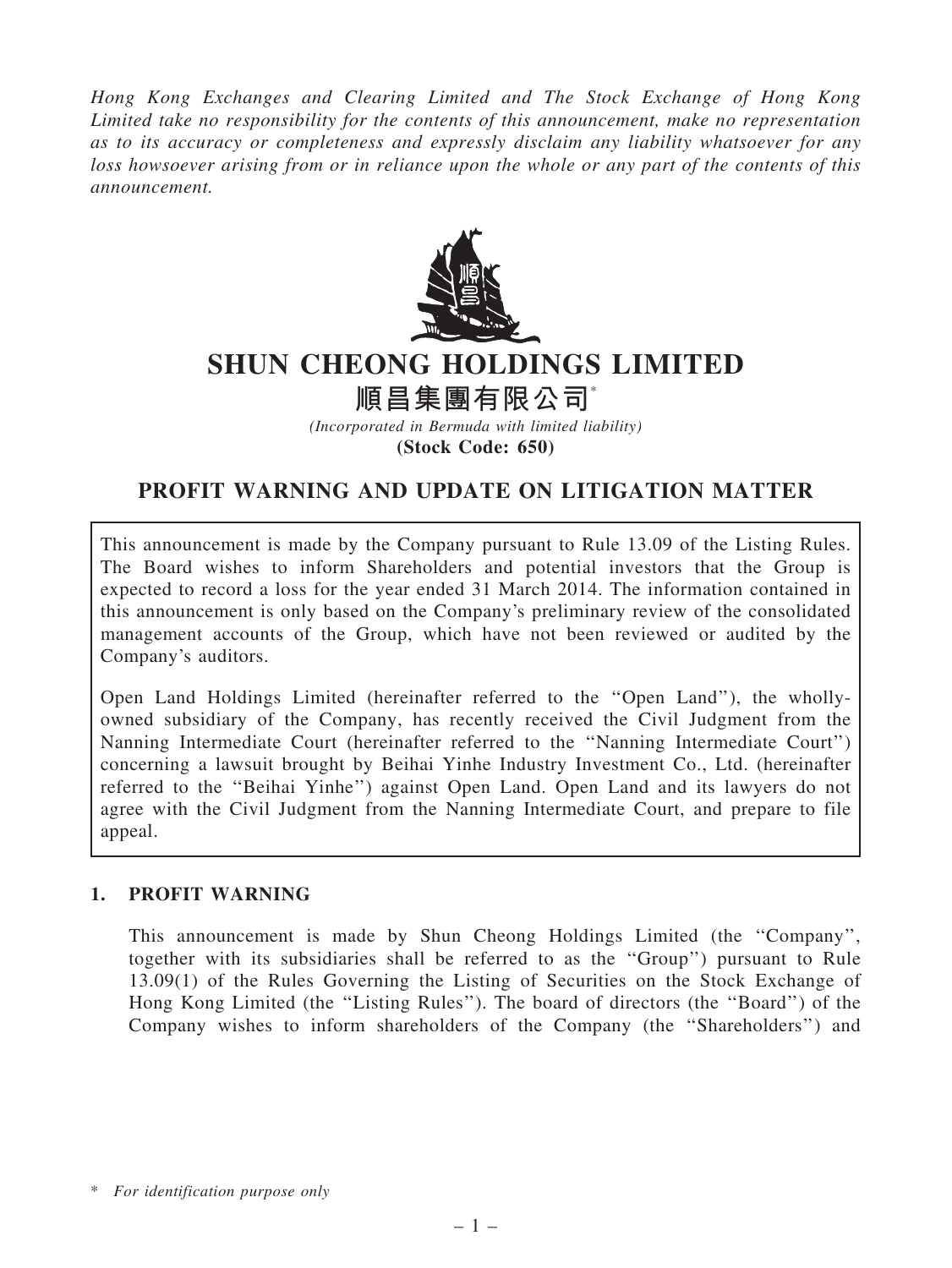potential investors that the Group is expected to record a loss for the year ended 31 March 2014. Such expected loss was mainly attributable to:

- (1) A large scale of the decoration has been initiated and accomplished in Guangxi Wharton Hotel in the financial year ended 31 March 2014, which covered totally twelve floors of the Hotel. The decoration has significant impact on the Hotel operation, and the management believes that the Hotel will provide improved customer service and better hotel facilities in coming years.
- (2) On 5 June 2014, the wholly owned subsidiary, Open Land Holdings Limited, received the Civil Judgment ((2013) Nan Shi Min San Chu Zi No. 41), and it does not agree with the Civil Judgment and intends to file appeal with lawyers. For the prudential purposes, the management of the Company made provision for the litigation issue.

As the Company is still in the process of finalizing the annual results of the Group for the year ended 31 March 2014, the information contained in this announcement is only based on the Company's preliminary review of the consolidated management financial statements of the Group, which have not been reviewed or audited by the Company's auditors. The audited results of the Group for the year ended 31 March 2014 are expected to be published in late June 2014.

#### 2. UPDATE ON LITIGATION MATTERS

References are made to the Company's announcement made on 26 June 2013 (the ''Announcement''). Unless otherwise defined, capitalized terms used in this announcement have the same meaning as defined in the Announcement.

On 5 June 2014, the Civil Judgment ((2013) Nan Shi Min San Chu Zi No.41) was received by Open Land from the Intermediate People's Court Guangxi Zhuang Autonomous Region. The Civil Judgment stated as follows:

- 1. It was confirmed that the Supplemental Agreement Regarding Guangxi Wharton International Hotel's the 2nd Phase Land Issues dated 3 December 2008 entered into among the plaintiff, Beihai Yinhe, the defendant, Open Land and the third party, Guangxi Wharton International Hotel Co., Ltd. was terminated on 9 October 2010.
- 2. The defendant, Open Land shall pay RMB110 million to the plaintiff, Beihai Yinhe.
- 3. The defendant, Open Land shall indemnify for the loss incurred by the plaintiff, Beihai Yinhe, which shall be calculated based on the principal in an amount of RMB110 million by installment at the People's Bank of China lending rate from 10 January 2011 and ending on the last day of the period as specified in the judgment.
- 4. The costs of this case amounted to RMB660,853, of which RMB10,000 shall be assumed by the plaintiff, Beihai Yinhe, and RMB650,853 shall be assumed by the defendant, Open Land Holdings Limited.